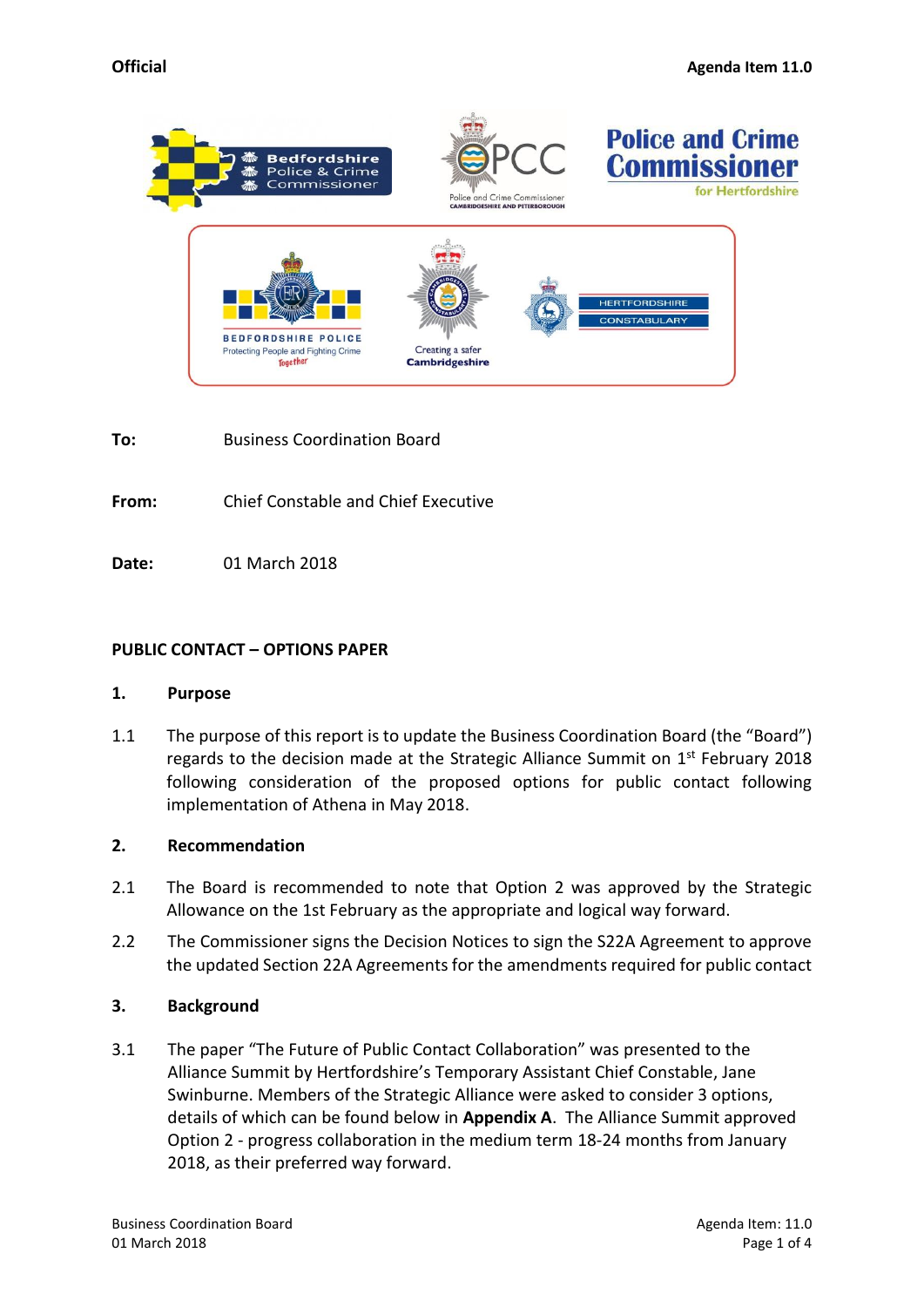# **5. Recommendation**

- 5.1 The Board is recommended to note that Option 2 was approved by the Strategic Allowance on the 1st February as the appropriate and logical way forward.
- 5.2 The Commissioner signs the Decision Notices to sign the S22A Agreement to approve the updated Section 22A Agreement for the amendments required for public contact if option 2 is approved.

# **BIBLIOGRAPHY**

| <b>Source Documents</b> | <b>Decision Notice 2016</b>                                                    |
|-------------------------|--------------------------------------------------------------------------------|
| <b>Contact Officer</b>  | Dorothy Gregson, Chief Executive, Office of the Police and Crime<br>Commission |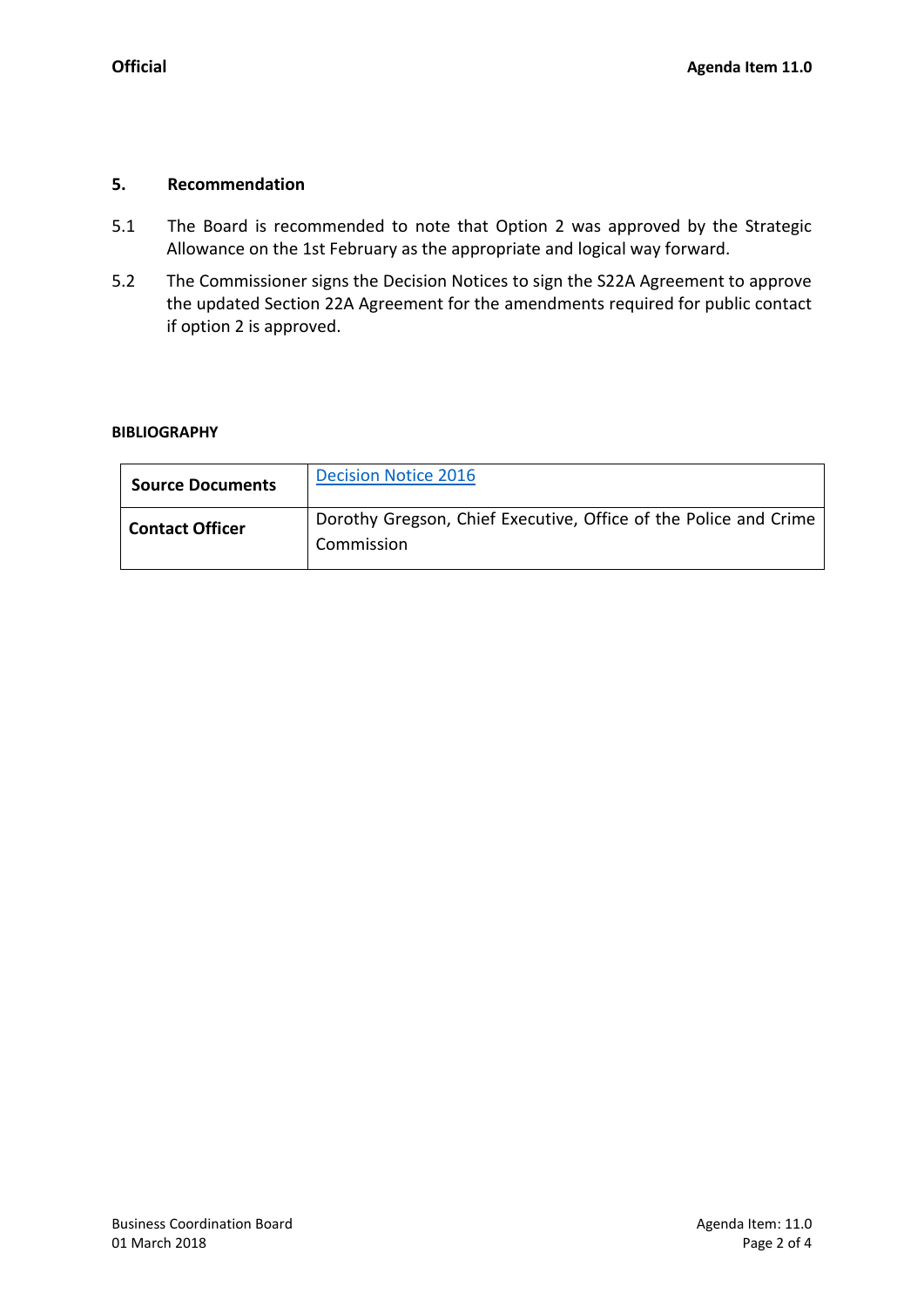### **Appendix A**



| <b>Title of Board</b> | Police and Crime Panels across Bedfordshire, Cambridgeshire, |
|-----------------------|--------------------------------------------------------------|
|                       | Hertfordshire                                                |
| Subject:              | Proposed                                                     |
| <b>Date</b>           | 1 <sup>st</sup> February 2018                                |
| <b>Lead Officer</b>   | <b>TACC Jane Swinburne</b>                                   |
| Author                | <b>TACC Jane Swinburne</b>                                   |
|                       |                                                              |

#### **Purpose**

This is an informative report to ensure the public and Police and Crime Panels are aware of amendments to 'The future of Public Contact Collaboration.'